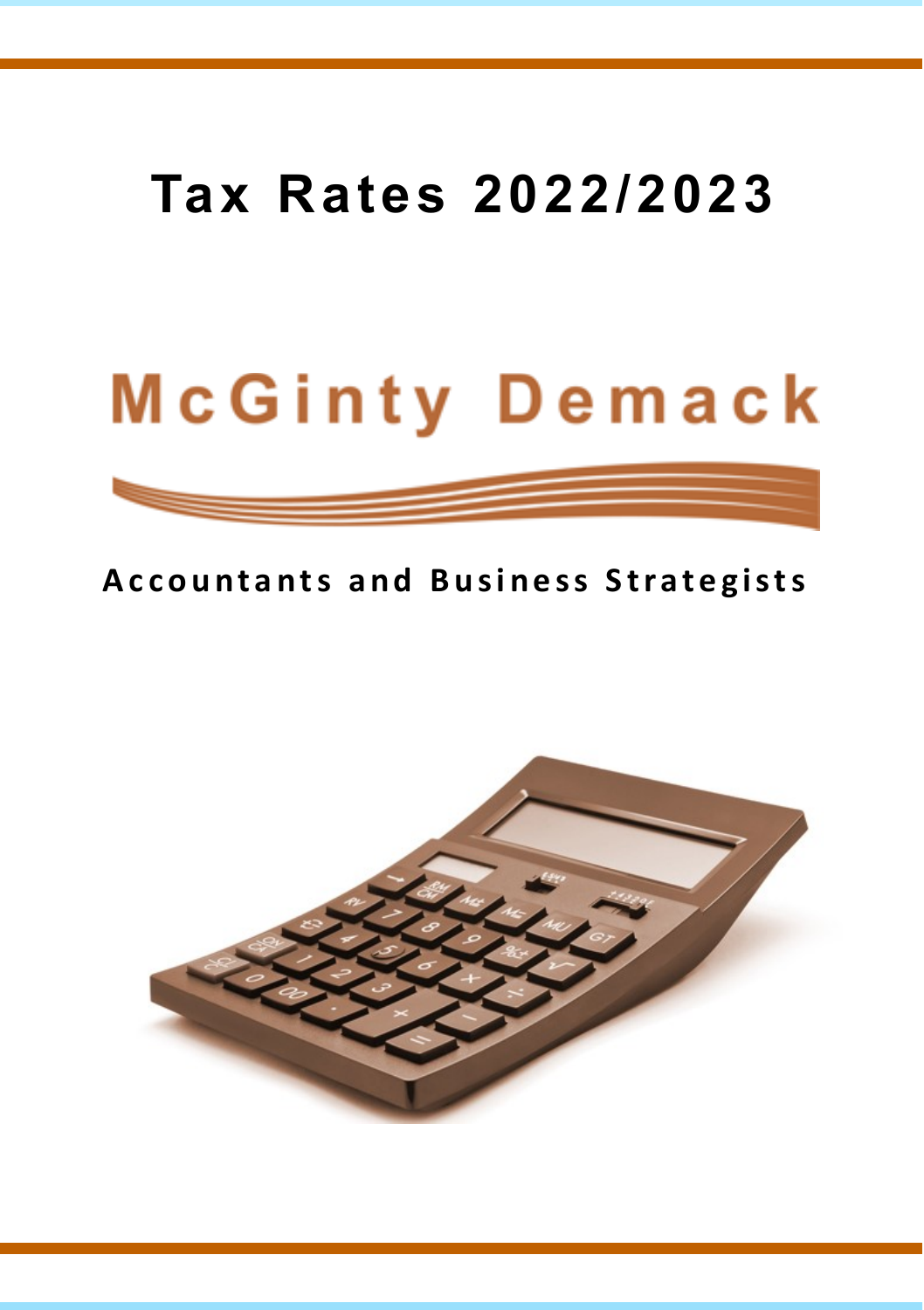|                                                  | <b>INCOME TAX RATES (Non-dividend income)</b> |       |                    |       |  |
|--------------------------------------------------|-----------------------------------------------|-------|--------------------|-------|--|
|                                                  | 2022/2023                                     | Rate  | 2021/2022          | Rate  |  |
| England, Wales &<br>Northern Ireland (Note<br>1) |                                               |       |                    |       |  |
| Starting rate for savings<br>only                | $£1 - £5,000$                                 | $0\%$ | £1 - £5,000        | $0\%$ |  |
| Basic rate                                       | £12,571 - £50,270                             | 20%   | £12,571 - £50,270  | 20%   |  |
| Higher rate                                      | £50,271 - £150,000                            | 40%   | £50,271 - £150,000 | 40%   |  |
| Additional rate                                  | Over £150,000                                 | 45%   | Over £150,000      | 45%   |  |
| Scottish (Note 2)                                |                                               |       |                    |       |  |
| Starter rate                                     | £12,571-£14,732                               | 19%   | £12,571 - £14,667  | 19%   |  |
| Basic rate                                       | £14,733 - £25,688                             | 20%   | £14,668 - £25,296  | 20%   |  |
| Intermediate rate                                | £25,689 - £43,662                             | 21%   | £25,297 - £43,662  | 21%   |  |
| Higher rate                                      | £43,663 - £150,000                            | 41%   | £43,663 - £150,000 | 41%   |  |
| Top/Additional rate                              | Over £150,000                                 | 46%   | Over £150,000      | 46%   |  |
|                                                  |                                               |       |                    |       |  |

Note 1: Welsh income tax rates and thresholds are subject to parliamentary approval, however the Welsh Government has made a commitment not to raise Welsh rates of income tax. Therefore, Welsh taxpayers will continue to pay the same rates as their English and Northern Irish counterparts.

The income tax bands will remain frozen until tax year 2025/26.

\* The Chancellor announced in the Spring Statement that the basic rate of income tax will be reduced from 20% to 19% from April 2024.

Note 2: Scottish taxpayers pay the same tax as the rest of the UK on dividends and savings interest. Scottish income tax rates and thresholds are subject to parliamentary approval.

It will be the Scottish Government's decision whether to match the announced reduction of basic rate of income tax in Scotland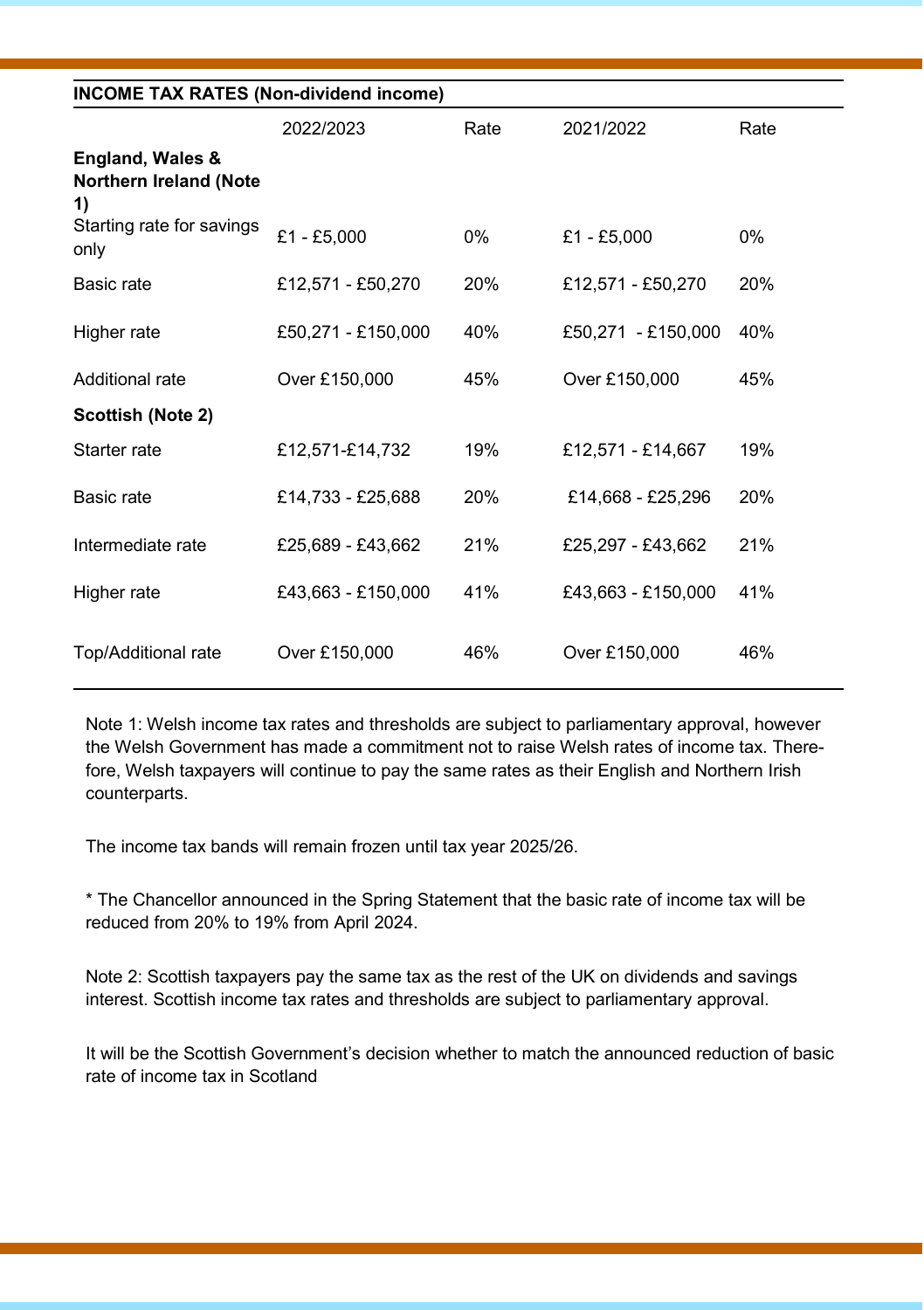| <b>INCOME TAX ALLOWANCES (Dividend income)</b>                        |         |          |  |
|-----------------------------------------------------------------------|---------|----------|--|
|                                                                       | 2022/23 | 2021/22  |  |
| Dividend allowance                                                    | £2,000  | £2,000   |  |
| Dividend ordinary rate (for dividends within basic<br>rate band)      | 8.75%   | 7.50%    |  |
| Dividend upper rate (for dividends within higher rate 33.75%<br>band) |         | 32.50%   |  |
| Dividend additional rate (for dividends above higher<br>rate band)    | 39 35%  | 38.10%   |  |
| CHILD BENEFIT/GUARDIAN'S ALLOWANCE RATES (Notes 3, 4 and 4a)          |         |          |  |
|                                                                       | 0.00000 | 0.001100 |  |

|                                               | 2022/23 | 2021/22 |
|-----------------------------------------------|---------|---------|
| Higher rate (eldest or only child) (per week) | £21.15  | £21.15  |
| Other children                                | £14.00  | £14.00  |
| Guardian's allowance per week                 | £18.00  | £18.00  |

Note 3: an income tax charge will apply to taxpayers with 'adjusted net income' exceeding £50,000 in a tax year, when child benefit is also received by them or their partner. The charge will reduce the financial benefit of receiving child benefit for those with income between £50,000 and £60,000, and remove it completely for taxpayers with income above £60,000.

Note 4: from January 2021, no child benefit payments are made in respect of children living overseas. This will apply to EEA migrants arriving in the UK under the new immigration system.

Note 4a: following the publication of consumer price index figures for September 2021 on 20 October, the government will conduct a review of benefits rates for 2022/23. The outcome of the government's review, including any changes to rates, will be announced in November 2021 and implemented in April 2022. The guide will be updated in due course.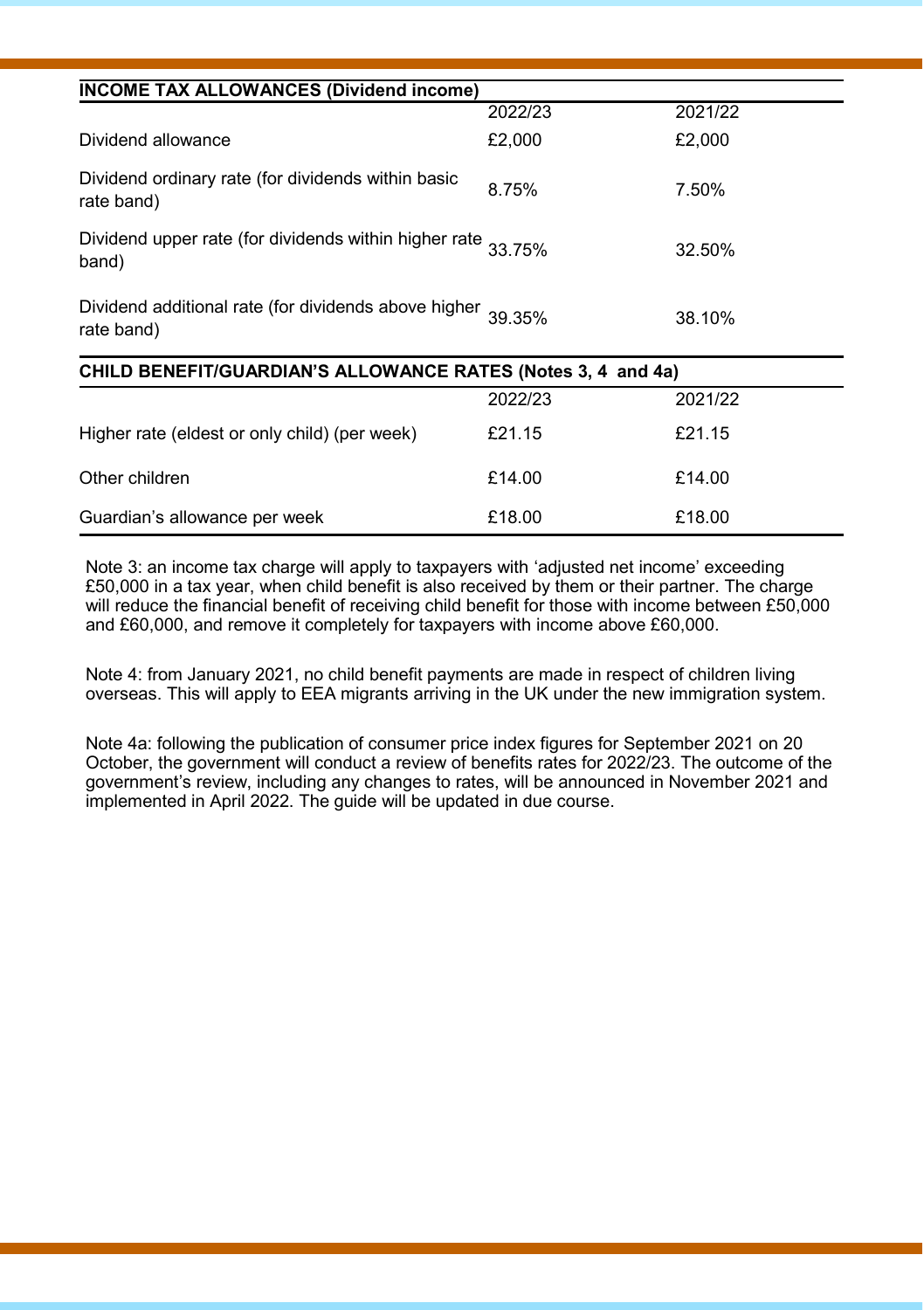| PERSONAL ALLOWANCES                                                                       |             |             |  |
|-------------------------------------------------------------------------------------------|-------------|-------------|--|
|                                                                                           | 2022/23     | 2021/22     |  |
| Personal allowance (Note 5)                                                               | £12,570     | £12,570     |  |
| Dividend allowance                                                                        | £2,000      | £2,000      |  |
| Maximum married couple's allowance for those<br>born before 6 April 1935 (Note 6)         | £9,415      | £9,125      |  |
| Married couple's allowance—minimum amount £3,640                                          |             | £3,640      |  |
| Micro entrepreneur's allowance (property or<br>trading income)                            | £1,000 each | £1,000 each |  |
| Income limit for personal allowance (Note 7)                                              | £100,000    | £100,000    |  |
| Income limit for married couple's allowance:<br>born before 6 April 1935                  | £31,400     | £30,400     |  |
| Blind persons allowance                                                                   | £2,600      | £2,520      |  |
| Rent a room relief limit                                                                  | £7,500      | £7,500      |  |
| Transferable/shareable tax allowance for mar-<br>ried couples and civil partners (Note 8) | £1,260      | £1,260      |  |
| Personal savings allowance for basic rate tax-                                            | £1,000      | £1,000      |  |
| Personal savings allowance for higher rate tax-<br>payers                                 | £500        | £500        |  |
| Personal savings allowance for additional rate<br>tax payers                              | £0          | £0          |  |

Note 5: from 2016/17 onwards, all individuals are entitled to the same personal allowance, regardless of the individual's date of birth. This allowance is subject to the £100,000 income limit, which applies regardless of the individual's date of birth.

Note 6: this allowance is reduced by £1 for every £2 of income in excess of the income limit, but married couple's allowance will not reduce below £3,640.

Note 7: personal allowances are subject to the £100,000 income limit, which applies regardless of the individual's date of birth. The individual's personal allowance is reduced where their income is above this limit. The allowance is reduced by £1 for every £2 above the limit, down to zero.

Note 8: this allowance is available to married couples and civil partners who are not in receipt of married couple's allowance. A spouse or civil partner who is not liable to income tax, or not liable at the higher or additional rates, can transfer this amount of their unused personal allowance to their spouse or civil partner. The recipient must not be liable to income tax at the higher or additional rates. If the couple marry or register a civil partnership, they will get the allowance on a pro-rata basis for the rest of that tax year. If one of them dies or there is a divorce or separation, the allowance continues until the end of the tax year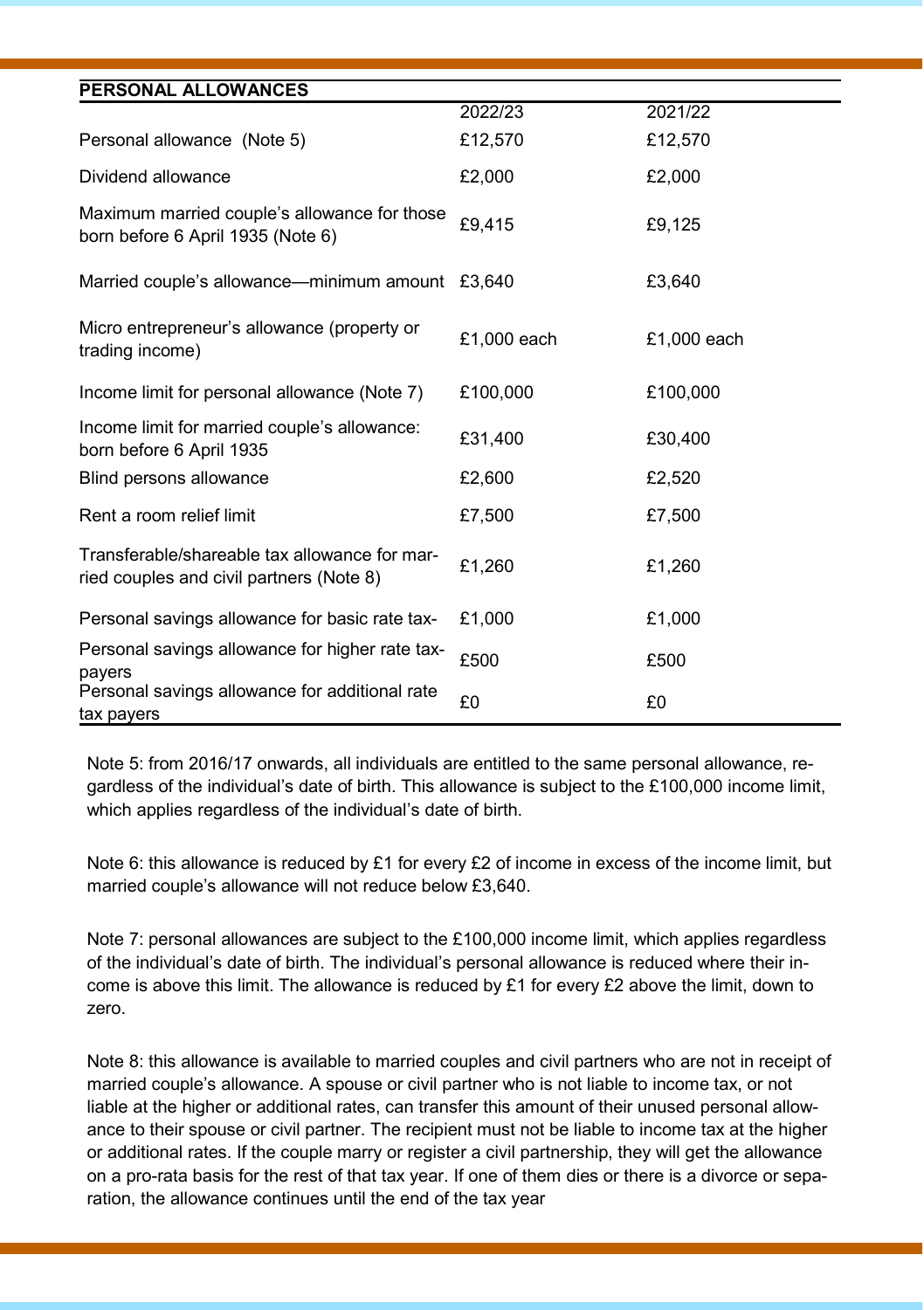| <b>NATIONAL INSURANCE</b>                                                                                                                |                         |                         |
|------------------------------------------------------------------------------------------------------------------------------------------|-------------------------|-------------------------|
| Lower earnings limit, primary class 1 (per week)<br>Upper earnings limit, primary class 1 (per week)                                     | 2022/23<br>£123<br>£967 | 2021/22<br>£120<br>£967 |
| Apprentice upper secondary threshold (AUST) for under<br>21s/25s                                                                         | £967                    | £967                    |
| Primary threshold (per week)                                                                                                             |                         | £184                    |
| From 6 April 2022 to 5 July 2022                                                                                                         | £190                    |                         |
| From 6 July 2022 to 5 April 2023                                                                                                         | £242                    |                         |
| Secondary threshold (per week)                                                                                                           | £175                    | £170                    |
| Employment allowance (per year/employer)                                                                                                 | £5,000                  | £4,000                  |
| Employee's primary class 1 rate between primary thresh-<br>old and upper earnings limit (Note 9)                                         | 13.25%                  | 12%                     |
| Employee's primary class 1 rate above upper earnings<br>limit (Note 9)                                                                   | 3.25%                   | 2%                      |
| Married woman's reduced rate between primary threshold<br>and upper earnings limit                                                       | 7.1%                    | 5.85%                   |
| Married woman's rate above upper earnings limit                                                                                          | 3.25%                   | 2%                      |
| Employer's secondary class 1 rate above secondary<br>threshold (Note 9)                                                                  | 15.05%                  | 13.80%                  |
| Class 2 rate (per week where profits are above lower<br>profits limit threshold (for 2021/22 above the small profits £3.15<br>threshold) |                         | £3.05                   |
| Class 2 small profits threshold (per year)                                                                                               | N/A                     | £6,515                  |
| Special class 2 rate for share fishermen (per week)                                                                                      | £3.80                   | £3.70                   |
| Special class 2 rate for volunteer development workers                                                                                   | £6.15                   | £6.00                   |
| Class 3 voluntary rate (per week)                                                                                                        | £15.85                  | £15.40                  |
| Class 4 lower profits limit (Note 9)                                                                                                     | £11,908                 | £9,568                  |
| Class 4 upper profits limit                                                                                                              | £50,270                 | £50,270                 |
| Class 4 rate between lower profits limit and upper profits<br>limit (Note 9)                                                             | 10.25%                  | 9.00%                   |
| Class 4 rate above upper profits limit (Note 9)                                                                                          | 3.25%                   | 2.00%                   |
| Class 1A/1B NIC (Note 9)                                                                                                                 | 15.05%                  | 13.8%                   |

Note 9: from 6 April 2022, main and additional rates of national insurance contributions will increase by 1.25% and will last for the 2022/23 tax year only. The new Health and Social Care Levy will take effect from 6 April 2023.

From 6 July 2022, primary thresholds for NI are aligned with income tax personal allowance.

**The self-employed pay NICs on an annual basis, and at the end of the tax year. The annual figure for the self-employed is £11,908 reflecting 13 weeks at £9,880 and 39 weeks at £12,570.**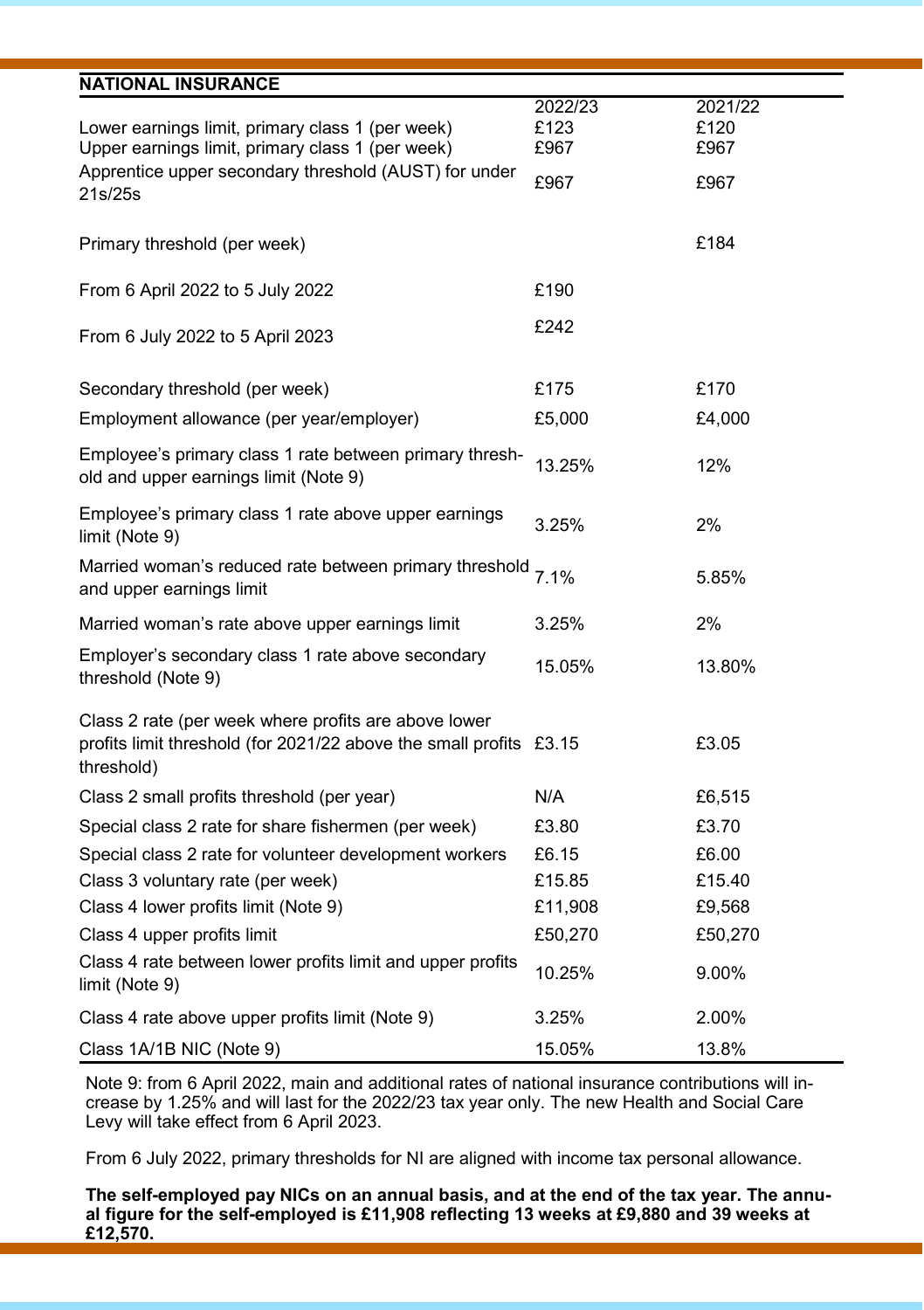| <b>PENSIONS</b>                 |            |            |
|---------------------------------|------------|------------|
|                                 | 2022/23    | 2021/22    |
| Annual allowance (Note 10)      | £40,000    | £40.000    |
| Lifetime allowance (Note 11)    | £1,073,100 | £1,073,100 |
| Money purchase annual allowance | £4,000     | £4,000     |

Note 10: the annual allowance is a limit to the total amount of contributions that can be paid to a defined contribution pension scheme and the total amount of benefits that you can build up in a defined benefit pension scheme each year, for tax relief purposes.

Since 6 April 2016, individuals with a high income have had a tapered annual allowance, where for every £2 of adjusted income over a threshold, an individual's annual allowance is reduced by £1. From 6 April 2020, the tapered annual allowance applies for individuals with 'threshold income' of over £200,000, and 'adjusted income' of over £240,000. The annual allowance will be £4,000 for individuals with total adjusted income (including pension accrual) over £312,000.

Note 11: the lifetime allowance will remain the same at the current level of £1,073,100 until April 2026.

Note 12: the annual allowance is currently capped at £40,000, although a lower limit of £4,000 may apply if you have already started drawing a pension.

| <b>RELIEFS AND INCENTIVES</b>                                                                                           |            |            |
|-------------------------------------------------------------------------------------------------------------------------|------------|------------|
|                                                                                                                         | 2022/23    | 2021/22    |
| Enterprise Investment Scheme (EIS) - maximum (Note $£1,000,000$<br>13)                                                  |            | £1,000,000 |
| Venture Capital Trust (VCT) - maximum                                                                                   | £200,000   | £200,000   |
| Enterprise Management Incentive Scheme (EMI) -<br>employee limit up to the value of £250,000 in a three-<br>year period | £250,000   | £250,000   |
| Seed Enterprise Investment Scheme (SEIS) - maxi-<br>mum (Note 14)                                                       | £100,000   | £100,000   |
| Social Investment Tax Relief (SITR) - maximum                                                                           | £1,000,000 | £1,000,000 |
| Income tax relief on EIS schemes                                                                                        | 30%        | 30%        |
| Income tax relief on VCT schemes                                                                                        | 30%        | 30%        |
| Income tax relief on SEIS schemes                                                                                       | 50%        | 50%        |
| Income tax relief on SITR schemes                                                                                       | 30%        | 30%        |

Note 13: from 6 April 2018, the annual limit is doubled to £2m, provided that any amount over £1m is invested in one or more knowledge-intensive companies.

Note 14: capital gains tax reinvestment relief may also be available for investments made in 2018/19 on 50% of the amount invested.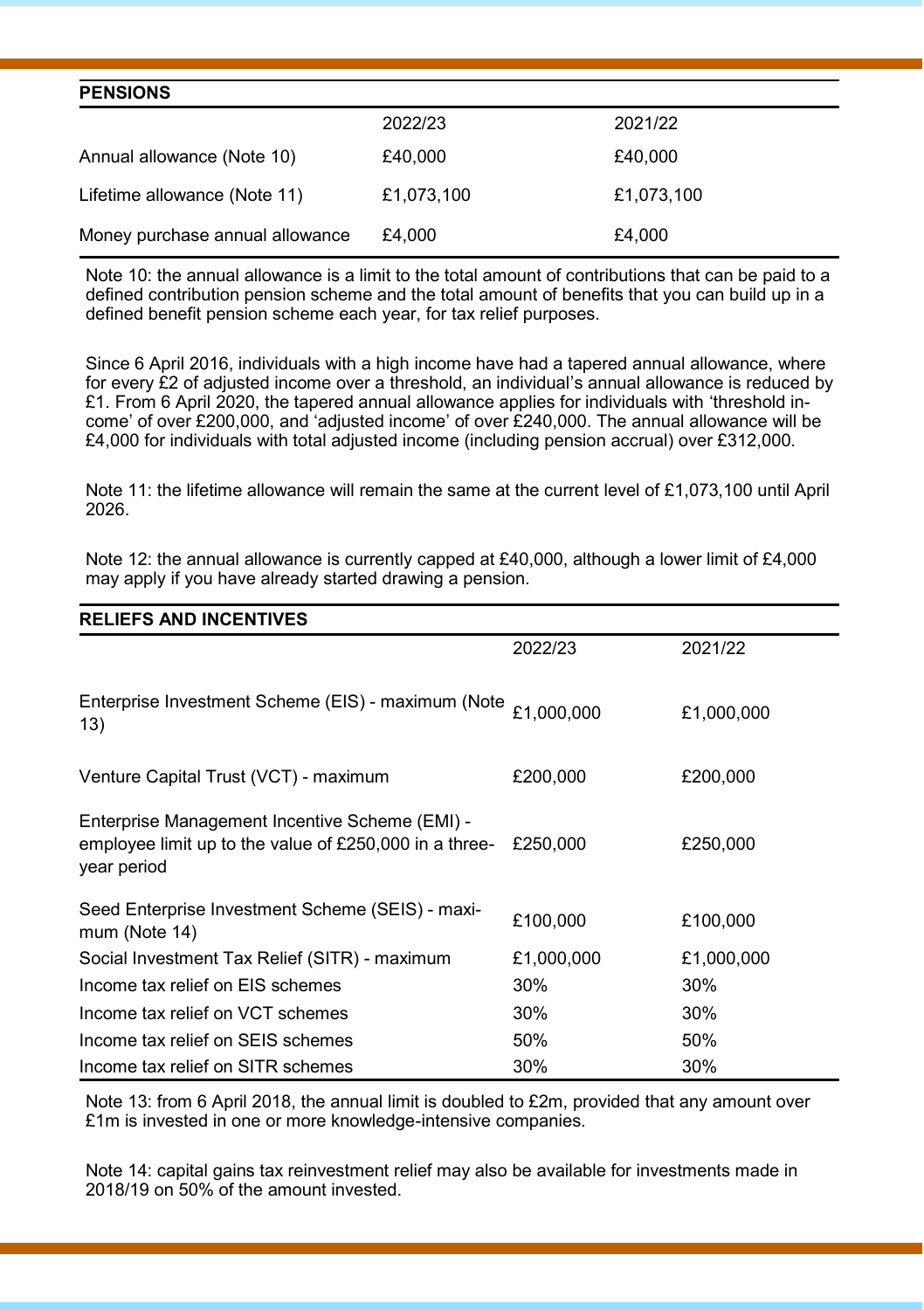### **INDIVIDUAL SAVINGS ACCOUNT (ISA)**

| ISA (NISA) annual limit<br>Junior ISA investment annual limit—under 18, living in<br>the UK | 2022/23<br>£20,000<br>£9.000 | 2021/22<br>£20,000<br>£9,000 |
|---------------------------------------------------------------------------------------------|------------------------------|------------------------------|
| Child Trust Fund annual limit                                                               | £9.000                       | £9,000                       |
| Lifetime ISA annual limit (Note 15)                                                         | £4,000                       | £4,000                       |

Note 15: to open a Lifetime ISA, you must be 18 or over but under 40. Contributions can be made until 50. The government will add a 25% bonus to the savings, up to a maximum of £1,000 per year. The lifetime ISA limit of £4,000 counts towards the annual ISA limit.

#### **CAPITAL GAINS TAX**

|                                                                           | 2022/23     | 2021/22     |
|---------------------------------------------------------------------------|-------------|-------------|
| Basic rate tax payer                                                      | 10%         | 10%         |
| Higher rate tax payer                                                     | 20%         | 20%         |
| Gains on sale of residential property:                                    |             |             |
| Basic rate tax payer                                                      | 18%         | 18%         |
| Higher rate tax payer                                                     | 28%         | 28%         |
| Annual exemption - individuals/trusts for disabled per-<br>sons (Note 16) | £12,300     | £12,300     |
| Annual exemption - other trusts                                           | £6,150      | £6,150      |
| Business Assets Disposal Relief lifetime limit (Note 17) £1,000,000       |             | £1,000,000  |
| Investors' Relief lifetime limit                                          | £10,000,000 | £10,000,000 |
| Business Assets Disposal Relief / Investors' rate                         | 10%         | 10%         |
| Chattels exemption                                                        | £6,000      | £6,000      |

Note 16: annual exemption of £12,300 is frozen until tax year 2025/26. Note 17: Business Assets Disposal Relief (formerly Entrepreneurs' Relief) lifetime limit reduced from £10m to £1m for disposals made on or after 11 March 2020.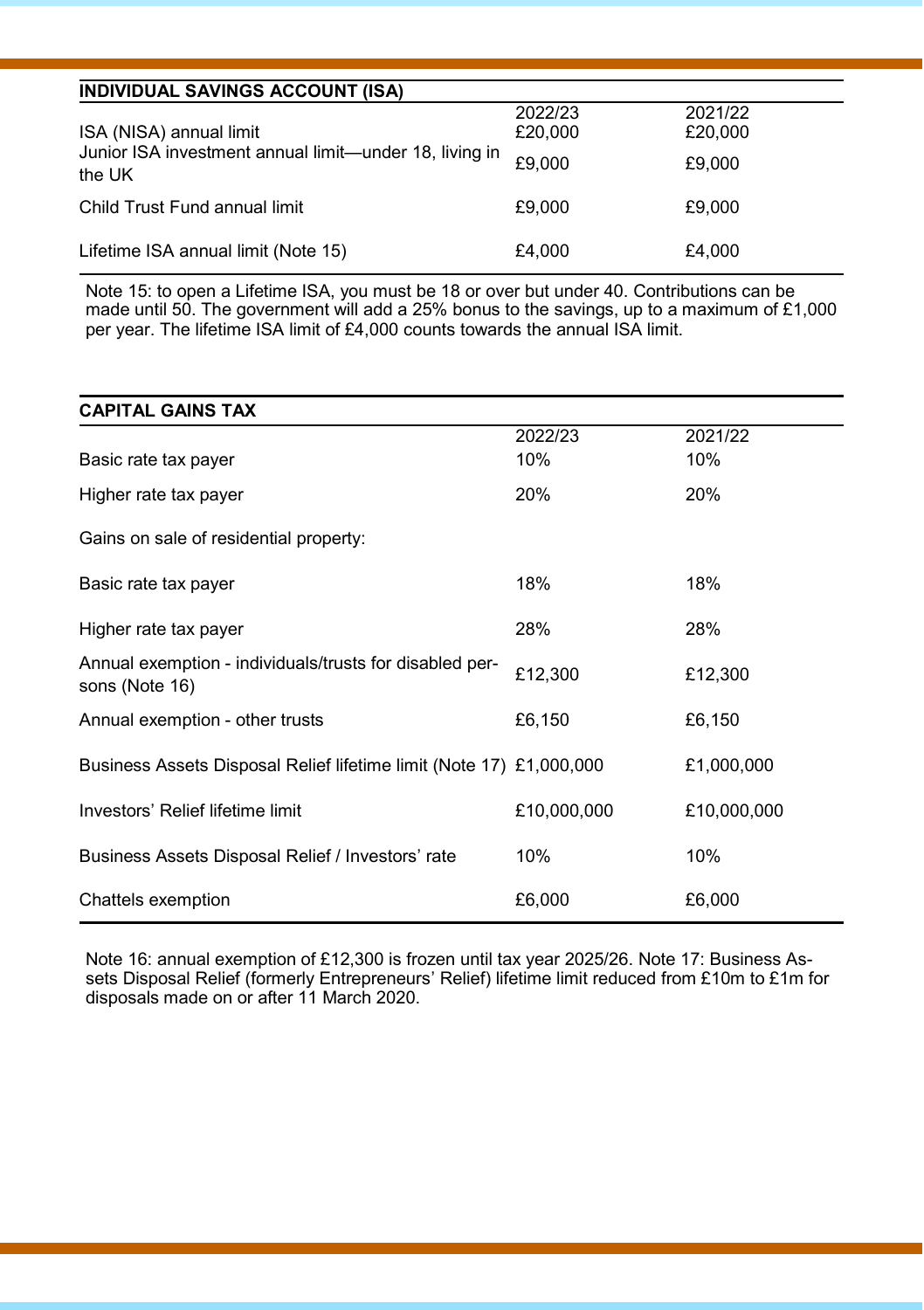#### **INHERITANCE TAX**

| Single person's nil-rate band                                                | 2022/23<br>£1-£325,000 | 2021/22<br>£1-£325,000 |
|------------------------------------------------------------------------------|------------------------|------------------------|
| Single person's 40% band                                                     | Over £325,000          | Over £325,000          |
| Residence nil-rate band (RNRB) - maximum (Note 18)<br>Reduced rate (Note 19) | £175,000<br>36%        | £175,000<br>36%        |
| IHT rate (for chargeable lifetime transfers)                                 | 20%                    | 20%                    |
| Married couples or civil partnerships allowance nil-rate<br>band             | £650,000               | £650,000               |
| Gifts to charities                                                           | Exempt                 | Exempt                 |
| Small gifts to same person                                                   | £250                   | £250                   |
| General gifts - annual exemption                                             | £3,000                 | £3,000                 |
| Wedding gifts to children                                                    | £5,000                 | £5,000                 |
| Wedding gifts to grandchildren                                               | £2,500                 | £2,500                 |
| Wedding gifts to any other person                                            | £1,000                 | £1,000                 |

Note 18: the RNRB is available in respect of a main residence given away to children (including adopted, foster or stepchildren). Any unused nil-rate band transfers to the deceased's spouse or civil partner, even where death predates the availability of the additional threshold. It applies in addition to the existing nil-rate band (NRB) or threshold (currently £325,000) if the individual and estate meet the qualifying conditions. Note 19: the estate can pay inheritance tax at a reduced rate of 36% on some assets if you leave 10% or more of the net value to charity in your will.

| <b>BUSINESS PROPERTY RELIEF</b>                                                 |            |         |
|---------------------------------------------------------------------------------|------------|---------|
|                                                                                 | 2022/23    | 2021/22 |
| Business or interest in a business and transfers of un-<br>quoted shareholdings | 100%       | 100%    |
| <b>TAXATION OF TRUSTS</b>                                                       |            |         |
|                                                                                 | 2022/23    | 2021/22 |
| Accumulation or discretionary trusts:                                           |            |         |
| Trust income up to £1,000 - dividend type income (Note<br>20)                   | 8.75%      | 7.50%   |
| Trust income up to £1,000 - all other income                                    | <b>20%</b> | 20%     |
| Trust income over £1,000 - dividend type income (Note<br>20)                    | 39.35%     | 38.10%  |
| Trust income over £1,000 - all other income                                     | 45%        | 45%     |
| Interest in possession trusts:                                                  |            |         |
| Dividend-type income                                                            | 8.75%      | 7.50%   |
| All other income                                                                | 20%        | 20%     |

Note 20: trustees do not qualify for the dividend allowance. This means trustees pay tax on all dividends depending on the tax band they fall within.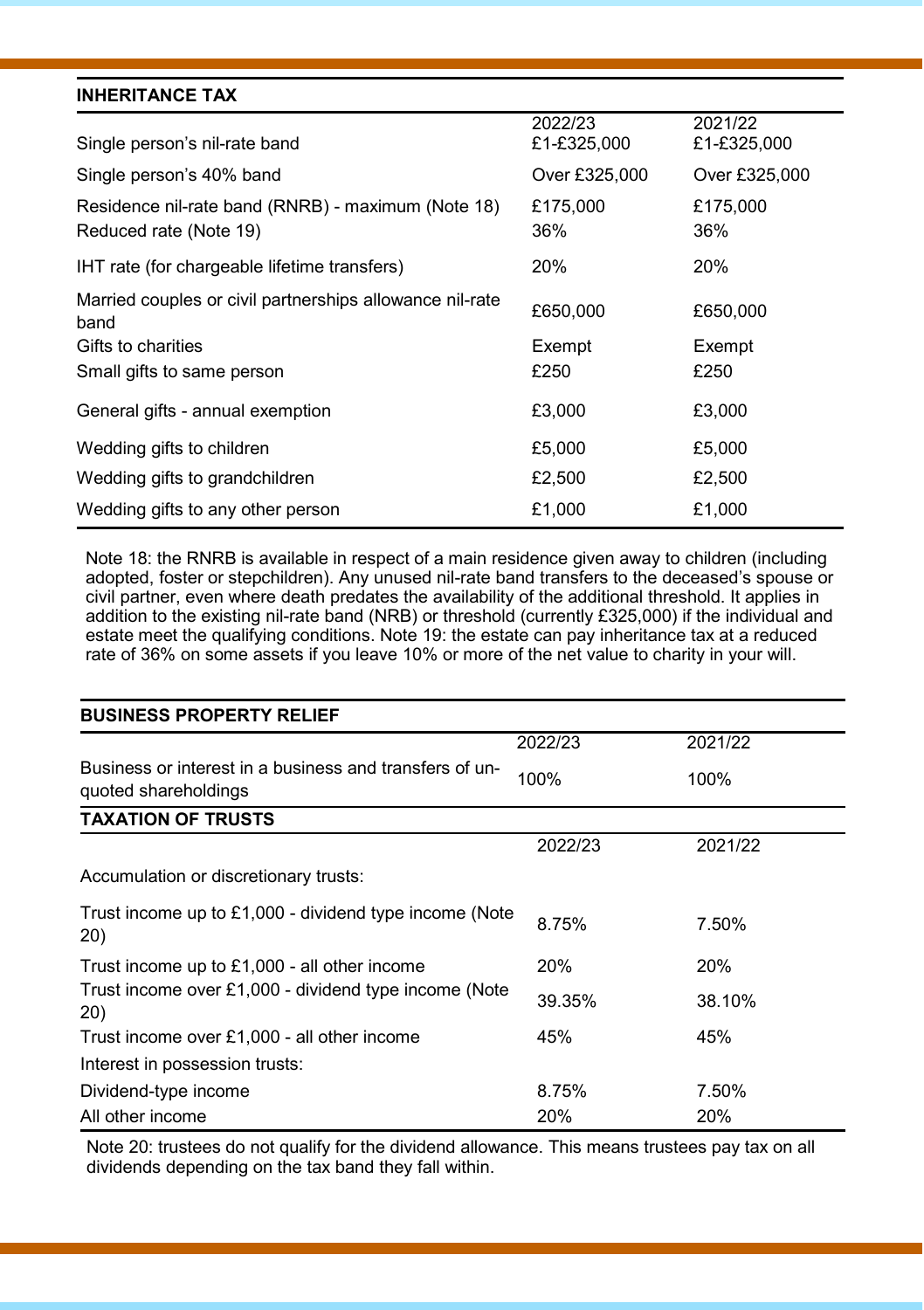| <b>CORPORATION TAX</b>                                                                         |         |         |
|------------------------------------------------------------------------------------------------|---------|---------|
|                                                                                                | 2022/23 | 2021/22 |
| All profits and gains (excluding determination agree-<br>ments and diverted profits) (Note 21) | 19%     | 19%     |
| S.455 tax on loans made by close companies to partici-33.75%<br>pators                         |         | 32.50%  |

Note 21: corporation tax rate will remain at 19% until March 2023. From April 2023, the main rate will increase to 25% for business profits made by the company over £250,000. A small profits rate (SPR) will also be introduced for companies with profits of £50,000 or less so that they will continue to pay corporation tax at 19%. Companies with profits between £50,000 and £250,000 will pay tax at the main rate reduced by a marginal relief providing a gradual increase in the effective corporation tax rate.

## **CAPITAL ALLOWANCES** 2022/23 2021/22 Main writing-down allowance (reducing balance) 18% 18% 18% Special rate writing-down allowance (reducing balance) 6% 6% Structures and buildings allowance (SBA) (Note 23) 3% 3% Motor cars if CO2 > 50g/km but does not exceed 110g/ km 6% 6% First-year allowances (FYA) - New and unused motor cars if CO2 emissions are 50g/km or less (or car is electric) (Note 22) 100% 100% Small poor write-off where written-down value (WDV) is <sub>100%</sub> 100%<br>£1,000 or less FYA for electric charge points (Note 24) 100% 100% 100% Annual investment allowance (AIA) (Note 25)  $£1,000,000$  £1,000,000 AIA rate 100% 100% 100%

Note 22: from April 2021, the thresholds for FYA will be reduced from 50g/km to 0g/km. Main rate of 18% capital allowance will be applicable for business cars with CO2 emissions not exceeding 50g/km. Business cars with CO2 emissions exceeding 50g/km will be eligible for writing -down allowance at the special rate of 6%.

Note 23: companies claiming Structures and Buildings Allowance (SBA) will be required to include further information on an allowance statement, including dates the asset was first used and/or dates of further expenditure qualifying for SBA.

Note 24: the allowance will be available until 31 March 2023 for incorporated businesses and 5 April 2023 for unincorporated businesses.

Note 25: from 1 January 2019 the annual investment allowance is increased from £200,000 to £1m for investment made from 1 January 2019. This is temporarily extended until 31 March 2023. The threshold will revert back to £200,000 from 1 April 2023.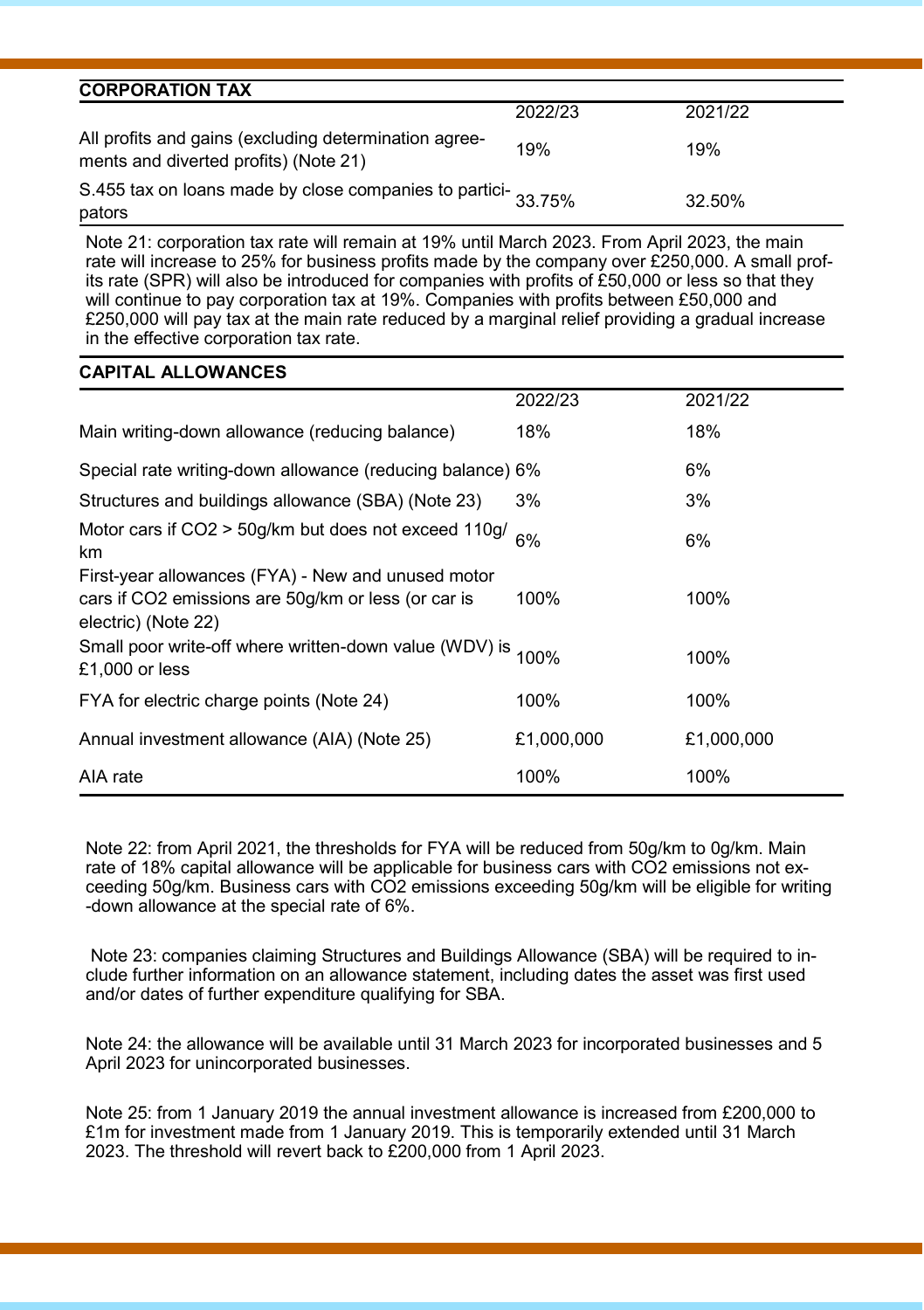#### **RESEARCH AND DEVELOPMENT TAX CREDIT RATES**

|                                                                   | 2022/23 | 2021/22 |
|-------------------------------------------------------------------|---------|---------|
| SME rate                                                          | 230%    | 230%    |
| Research and development (R&D) SME payable credit<br>(Note 26)    | 14.5%   | 14.5%   |
| Research and development expenditure credit (RDEC)<br>scheme      | 13%     | 13%     |
| Film / high-end TV / videogames tax credit                        | 25%     | 25%     |
| Open-ended investment companies and authorised unit 20%<br>trusts |         | 20%     |

Note 26: for accounting periods beginning on or after 1 April 2021, the amount of SME payable R&D tax credit that a business can receive in any one year will be capped at £20,000 plus three times the company's total PAYE and NICs liability.

| <b>PATENT BOX</b>                                                 |            |            |
|-------------------------------------------------------------------|------------|------------|
|                                                                   | 2022/23    | 2021/22    |
| Patent box                                                        | 10%        | 10%        |
| VAT                                                               |            |            |
|                                                                   | 2022/23    | 2021/22    |
| Standard rate (Note 27)                                           | 20%        | 20%        |
| Reduced rate                                                      | 5%         | 5%         |
| Zero rate                                                         | 0%         | $0\%$      |
| Flat rate of VAT on gross turnover (for limited cost trad-<br>er) | 16.5%      | 16.5%      |
| Normal scheme registration threshold                              | £85,000    | £85,000    |
| Deregistration threshold                                          | £83,000    | £83,000    |
| Cash and annual accounting scheme - maximum to join $£1,350,000$  |            | £1,350,000 |
| Cash and annual accounting scheme - exit threshold                | £1,600,000 | £1,600,000 |
| Flat-rate scheme - maximum allowed to join                        | £150,000   | £150,000   |
| Flat-rate scheme exit threshold                                   | £230,000   | £230,000   |

Note 27: Due to the coronavirus pandemic, the hospitality, holiday accommodation and attractions industry can apply a reduced rate of 5% for certain supplies made between 15 July 2020 and 30 September 2021. The rates for these sectors will be 12.5% from 1 October 2021 until 31 March 2022 before they revert to the normal standard rate of VAT at 20%.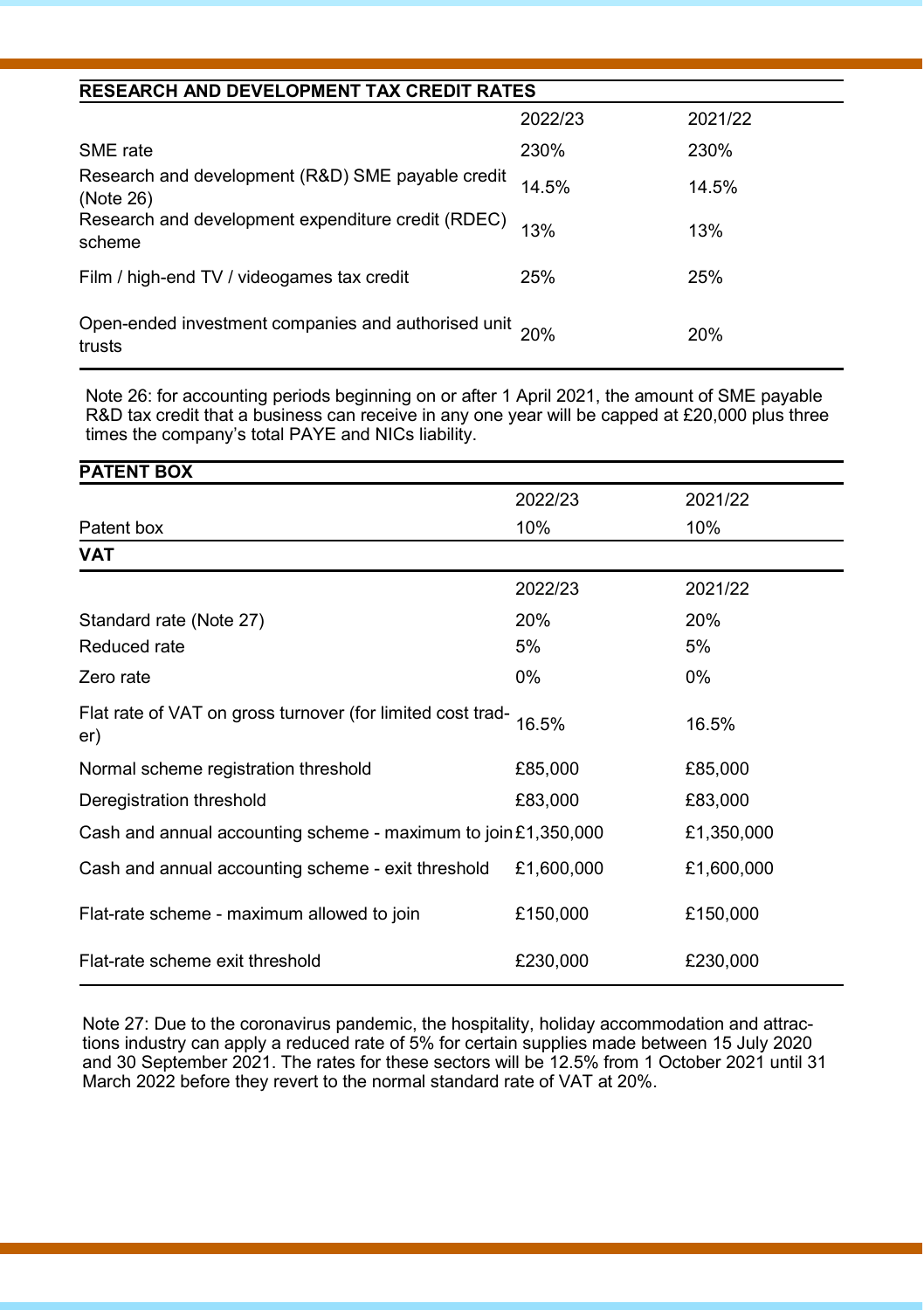| ANNUAL TAX ON ENVELOPED DWELLINGS (ATED) |          |          |  |  |
|------------------------------------------|----------|----------|--|--|
|                                          | 2022/23  | 2021/22  |  |  |
| More than £0.5m but not more than £1m    | £3,800   | £3,700   |  |  |
| More than £1m but not more than £2m      | £7,700   | £7,500   |  |  |
| More than £2m but not more than £5m      | £26.050  | £25,300  |  |  |
| More than £5m but not more than £10.     | £60,900  | £59,100  |  |  |
| More than £10m but not more than £20m    | £122,250 | £118,600 |  |  |
| More than £20m                           | £244.750 | £237,400 |  |  |

### March 2022

## **ACCA LEGAL NOTICE**

This is a basic guide prepared by ACCA UK's Technical Advisory Service for members and their clients. It should not be used as a definitive guide, since individual circumstances may vary. Specific advice should be obtained, where necessary.